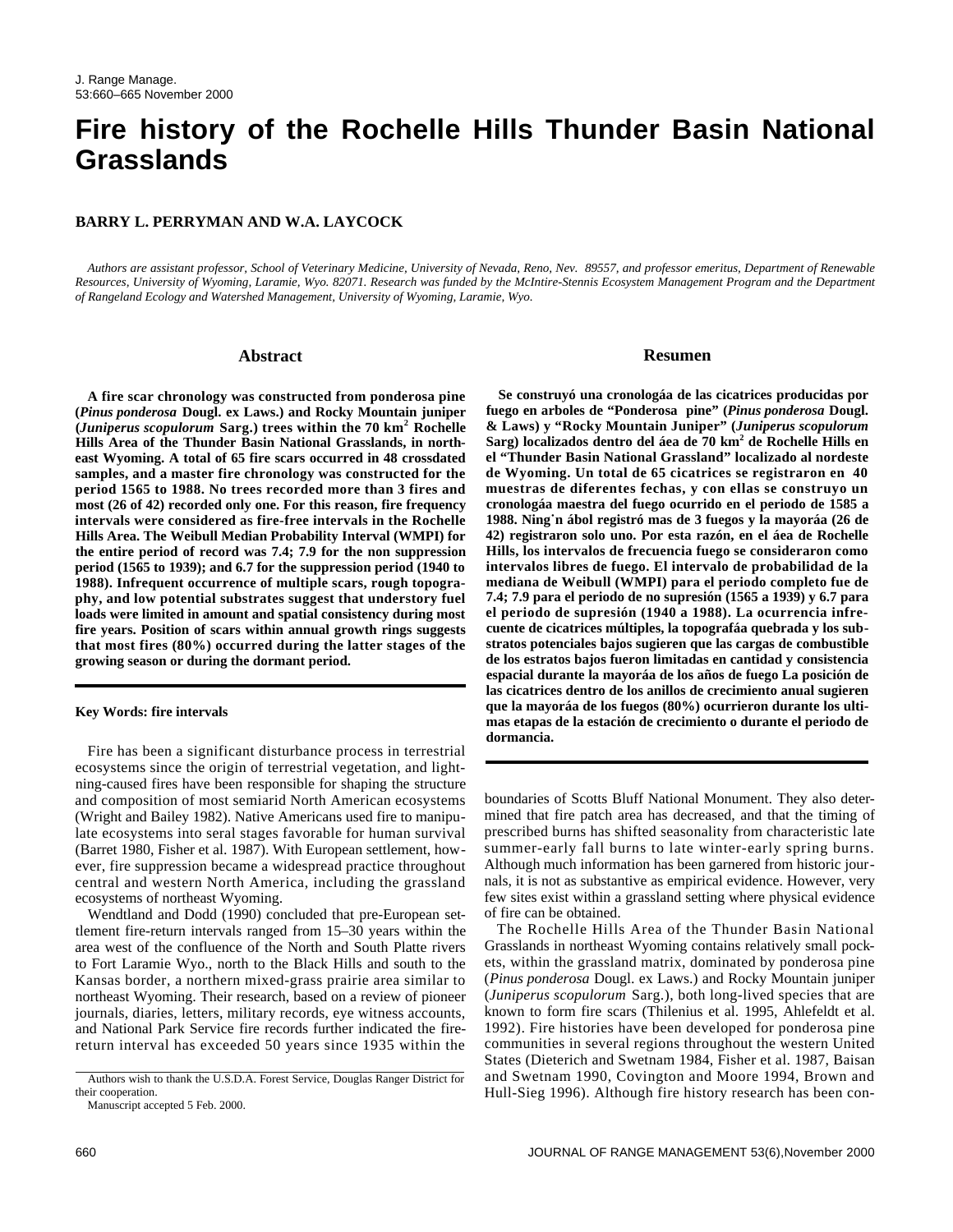ducted in neighboring ponderosa pine forests (the Black Hills area of Wyoming and South Dakota) (Fisher et al. 1987, Brown and Hull-Sieg 1996), the ponderosa pine areas of northeast Wyoming have not been investigated.

Our objectives were to: 1) determine fire frequency of the past few centuries; 2) determine if fire frequency has changed since the initiation of fire suppression; 3) determine seasonality of fire occurrence; and 4) assess fire location and size.

## **Study Area**

The Rochelle Hills Area of the Thunder Basin National Grasslands covers approximately 70 km<sup>2</sup> in the Powder River Basin of northeastern Wyoming (Latitude 43º 32' 30"N, Longitude 105°05' 00"W) (Fig. 1). Surface bedrock is sedimentary in origin and exposed rocks are Wasatch sandstone, Fort Union shale, and "scoria" or "clinker" formed from the baking of sandstones and shales by burning coal beneath the bedrock. Residual soils predominate on top of the escarpment and on steep slopes only a few centimeters of soil overlies bedrock. Rock outcrops are common on the steepest slopes (Breckenridge et al. 1974).

Mean annual precipitation is 31 cm (including snowfall precipitation equivalents), and mean annual snowfall is 114 cm. Precipitation occurs predominantly in

spring and early summer. The mean annual temperature is 8.1° C with 173 days of minimum temperatures below 32° C. Annual temperature extremes range from 43° C to –44° C (Martner 1986).

Trees are present in relatively narrow bands on the top and perimeter slopes of the Rochelle Hills escarpment. Three forest cover types occur in the Rochelle Hills (Thilenius et al. 1995). The Rocky Mountain juniper type occurs on steep, lower slopes at the base of the Rochelle Hills escarpment, and is most abundant on south and western aspects. Junipers grow in shrub form, and the understory vegetation is sparse, has little diversity, and provides little fine fuel production. The ponderosa pine/bluebunch wheatgrass (*Agropyron spicatum* [Pursh] Schribn. & Smith) type occupies steep upper slopes and flat areas on top of the escarpment, and it is more prevalent in the eastern portion of the Rochelle Hills. Understory vegetation is more diverse and productive than in the Rocky Mountain juniper type, and Wyoming big sagebrush is present where the canopy is open. The ponderosa pine/Rocky Mountain juniper type is present on western and eastern slopes, but more common in the western portion of the Rochelle Hills and on northern aspects of small canyons. Herbaceous understory vegetation is almost absent and the ground surface is covered with conifer litter to a depth of 10 cm or more.

Large-scale fire suppression activities were initiated with the availability of sur-



plus World War II earth moving equipment and motorized vehicles with capacities to transport large amounts of water. Since approximately 1940, fires have been vigorously suppressed by government agencies and private land owners (J. Harshbarger, pers. comm.). We have taken 1940 as the dividing line between suppression and non-suppression periods in the Rochelle Hills.

## **Materials and Methods**

All forested areas in the Rochelle Hills were surveyed for the presence of fire scarred trees. Scars containing charcoal were assumed to be of fire origin, scars without charcoal were treated as non-fire injuries. Live trees were sampled by employing a combination of methods outlined by McBride and Laven (1976) and Arno and Sneck (1977).

In the laboratory, samples were sanded sequentially with 60, 180, 320, and 400 grit sanding belts. Rings were examined with a 10 power stereo microscope to determine seasonality of fire occurrence by identifying scar location within the annual ring. Samples were crossdated to firmly establish fire occurrence years using standard dendrochronologic procedures (Stokes and Smiley 1968). A master fire chronology was then constructed for the entire area. Data analyses were performed using FHX2 Software (Grissino-Mayer 1995), and significance was determined at  $P < 0.05$ .

Kolmogorov-Smirnov Goodness-of-Fit Tests were performed on fire interval distributions to determine if a Weibull distribution (Hallinan 1993) modeled the interval data better than a normal distribution. Fire ecologists have suggested that fire interval data be modeled with a more flexible distribution than the standard normal distribution since fire interval data is often not normally distributed (Johnson and Van Wagner 1985, Johnson 1992, Baker 1992, and Grissino-Mayer 1995). The Weibull distribution is flexible enough to model both normal and negative exponential distributions (Hallinan 1993). Weibull distribution measures of central tendency are as follows: Weibull Median Probability Interval (WMPI); Weibull Fire Frequency Probability (1/WMPI) or the probability that a fire will occur in any given year; and Weibull Exceedance Probability Range (WEPR) or 95% confidence interval range. (For purposes of this report, the WMPI is used as a synonym for fire inter-**Fig. 1. Location of the Rochelle Hills Area.** vals). The difference between suppression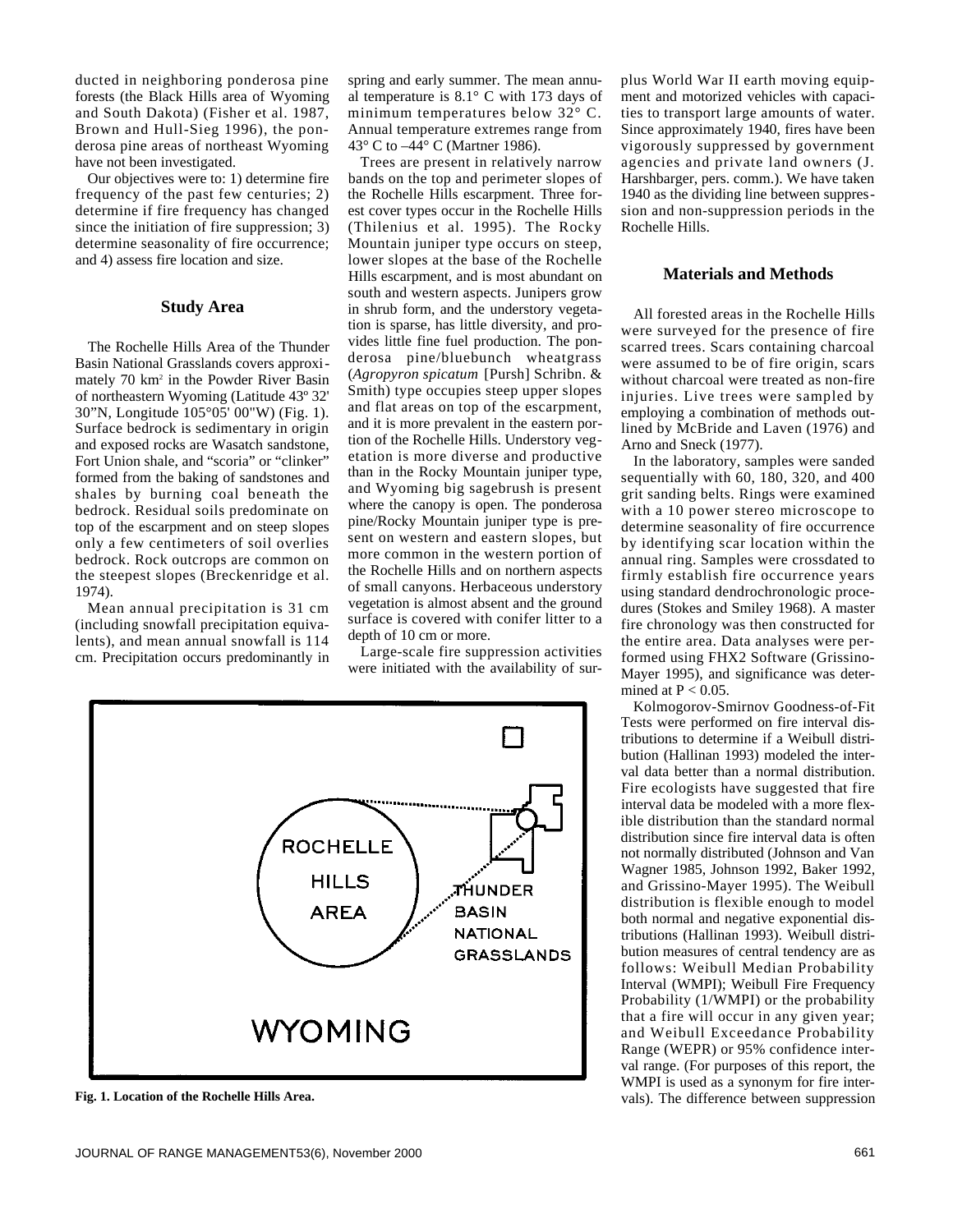and non-suppression fire interval means was determined by t-test. The FHX2 software transforms Weibull distributions into a data set that approximates the standard normal distribution, allowing the application of statistical tests such as the t-test which require normal distributions (Grissino-Mayer 1995).

A record of the seasonality of fire occurrence was compiled based on fire scar position within the annual rings. Baisan and Swetnam (1990) outlined the seasonal designations utilized:  $U =$  unknown,  $E =$ earlywood (a generic classification, where more precise identification is not possible),  $EE = early-earlywood$  (first  $1/3$  of earlywood),  $ME = middle-earlywood$  (second  $1/3$  of earlywood),  $LE =$  late-earlywood (last  $1/3$  of earlywood),  $L =$  latewood, and  $D =$  dormant (occurs between 2) rings, year of occurrence depends upon other scars of other trees to assign actual fire year). Each fire scar was examined to determine if the season could be identified. Seasonality summaries were based on fire years (year when a fire was recorded in the proxy record) rather than individual fires or scars.

## **Results**

#### **Fire History**

A total of 65 fire scars were identified in 48 dateable samples from ponderosa pine (46 trees) and Rocky Mountain juniper trees (2 trees). These scars represent 42 different fire years between 1565 and 1988. Multiple scars were recorded on 16 trees. One tree recorded 3 scars and the rest recorded 2. A master fire chronology graph is displayed in Fig. 2.

Statistical analyses (Kolmogorov-Smirnov Test for Goodness-of-Fit) indicated non-normal distribution of the interval data and that a Weibull distribution modeled fire interval data adequately  $(P =$ 0.41). Central tendency measurements were therefore based on a Weibull distribution. Intervals reported here are fire-free intervals rather than fire-return intervals since trees exhibiting multiple scars were few. Romme (1980) and Wright and Bailey (1982) specify that fire-return interval refers to a point (i.e., a tree) or a very small stand, whereas fire-free interval refers to an area larger than a small stand. Mean fire-free interval is calculated using all fires that occured in a given or specified amount of ground surface area, and the area size must be specified. In other words, the fire-free interval expresses the mean interval between all fires that



#### **Fig. 2. Master fire chronology.**

occurred during a period of record within a given area of land surface. The Rochelle Hills Area is the specified area in this case and covers approximately 70 km<sup>2</sup> . The lack of multiple scars on single trees (points) mandates the use of fire-free intervals because, in this case where only 15 trees contained as many as 2 scars, a maximum of only 15 intervals would have been available to calculate the mean firereturn interval.

The Weibull Median Probability Interval (WMPI) of the entire period of record (1565 to 1988) is 7.4 ( $n = 42$ ), with a Weibull Fire Frequency Probability (WFFP) of 0.14, and a Weibull Exceedance Probability Range (WEPR) of 1.1–22.0. The non suppression period  $(1565-1940)$  has a WMPI of 7.9 (n = 34), with WFFP of 0.13. The WEPR is 1.2 to 23.0. The suppression period (1940–1988) has a WMPI of 6.7 ( $n = 8$ ), with a WFFP of 0.15 and WEPR of 1.0 to 21.0. There is no difference between the non-suppression and suppression period mean fire-free intervals ( $P = 0.69$ ).

Within the non-suppression period composite chronology, the proxy evidence recorded several subperiods of alternating high fire frequencies and relatively long periods of no recorded fire years. Three long fire-free intervals occurred between 1566 and 1622, 1670 and 1710, and 1777 and 1826; that is 56, 40, and 49 years, respectively. Each of these intervals is followed by a period of more frequent fire years.

#### **Seasonality**

Seasonality results (Table 1) are based on fire years (a year when a fire or fires occured) rather than fire scars or individual fires. Basing seasonality on individual scars could introduce bias if a large number of trees were scarred by 1 or more fires during a particular year. The question we are concerned with is in what season(s) of the year have most fires occurred during the period of interest. We believe that using the fire year as a basis of comparison is appropriate in this type of forested system.

Late-season fires dominated the entire period of record. Fire years with late-season fires comprised 80% (31 of 39) of total fire years. During the non-suppression period, late-season fire years dominated. Combined late-early, late-, and dormant-season fire years comprised 84% (27 of 32) of the total fire years. Only 16% were early-season fire years.

The suppression period does not exhibit the same extreme late-season dominance. Only 57% of the fire years (4 of 7 total fire years) exhibited scars located in the late-early, late, and dormant-season annual ring positions. Sample size was very small for the suppression period, and may be skewing the inference. The scar record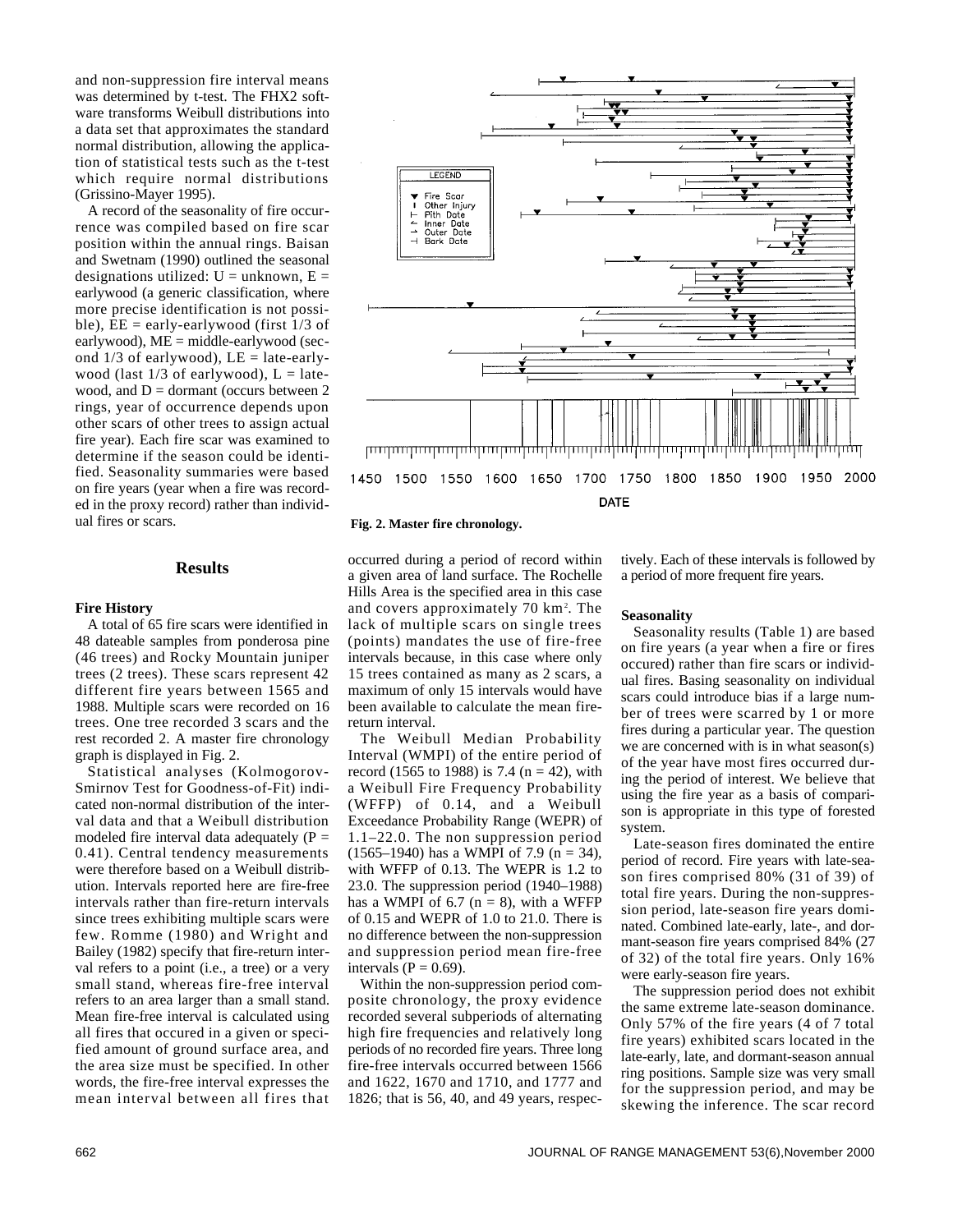#### **Table 1. Summary of fire year seasonality**

|                                                                           | Non-suppression<br>period (1565 to 1940) | Suppression period<br>$(1940 \text{ to } 1988)$ | Period of record<br>$(1565 \text{ to } 1988)$ |
|---------------------------------------------------------------------------|------------------------------------------|-------------------------------------------------|-----------------------------------------------|
| Total number of scars recorded                                            | 59                                       |                                                 | 67                                            |
| Samples with identifiable season                                          | 56                                       |                                                 | 63                                            |
| Samples with undetermined season                                          |                                          |                                                 |                                               |
| Early-early season fire years                                             |                                          |                                                 |                                               |
| Middle-early season fire years                                            |                                          |                                                 |                                               |
| Combined Early Season (early-early and<br>middle-early) fire years        |                                          |                                                 |                                               |
| Late-early season fire years                                              |                                          |                                                 |                                               |
| Late-season fire years                                                    | 20                                       |                                                 | 24                                            |
| Dormant-season fire years                                                 |                                          |                                                 |                                               |
| Combined Late-Season (late-early, late, and<br>dormant season) fire years | 27                                       |                                                 | 31                                            |
| Percent of total late-season fire years                                   | 84%                                      | 57%                                             | 80%                                           |
| Percent of total early-season fire years                                  | 16%                                      | 43%                                             | 20%                                           |

showed no evidence of both early- and lateseason fires occurring in the same year.

#### **Fire location and size**

Of the 42 fire years recorded during the period of record, 14 fire years were recorded by more than 1 tree, and 28 fire years were recorded by only 1 tree. This suggests that most of the recorded fires in this system were either small in area or were without the necessary heat required to scar trees. In either instance, understory fuel loads must have been generally low or discontinuous during most fire years.

The area producing the most scars from different fire years during the period of record was the eastern aspect (Fig.3). There is a question whether this eastern portion of the Rochelle Hills actually burned more often because the topography is more prone to lightning strikes, or rather that the topography and fuel loads were more conducive for scar formation. We believe that the latter is correct. The understory vegetation characteristic of this portion of the study area was dominated by bluebunch wheatgrass and Wyoming big sagebrush (an indicator of high site potential for aboveground herbaceous biomass production). As a result, understory fuel production was probably more consistent, continuous, and volatile than other areas with lower site potential where the understory was dominated by Sandberg bluegrass ( *Poa secunda* Presl., Rel. Haenk) and western yarrow (*Achillea lan ulosa* Nutt.). Thilenius et al. (1995) indicated that this eastern portion of the study area, characterized by the ponderosa pine/bluebunch wheatgrass vegetation type, had the most well developed understory vegetation stratum in the study area. The grasslands to the east of the Rochelle

Hills also had a more level, unbroken topography, and the potential for more continuous fine fuel loads than the surrounding areas to the north, west, and south. For these reasons, we believe that the eastern portion of the Rochelle Hills has a greater potential for recording fire years in the proxy record.

# **Discussion and Conclusions**

The mean fire-free intervals (WMPI) of both the non suppression and suppression periods (7.9 and 6.7, respectively) and the entire period of record, 1565 to 1988 (7.4), are consistent with mean fire-return intervals for other northern mixed-grass prairie areas located in the same geographic region. Wright and Bailey (1982) estimated a fire-return interval of approximately 5 years was probable in these grassland systems where topography was level or slightly rolling. Wendtland and Dodd (1990), based on pioneer journals, concluded that fire-return intervals in northern mixed-grass prairie areas (before 1935) were approximately 5 on smooth and gently rolling topography and 15 to 30 on more topographically diverse areas such as Scott's Bluff National Monument. Bragg (1985), using dendrochronology, calculated a mean fire-return interval of 3.5 before 1900, increasing to 8.5 between 1900 and 1958 in ponderosa pine areas of the Nebraska Sandhills. Brown and Hull-Sieg (1996) calculated the mean fire-return interval between 1668 and 1890 at Jewel Cave in the Black Hills to be 9 to 30. Shilts et al. (1980) estimated the fire return-interval in the grasslands of Wind Cave National Park to be 13 to 21 between 1820 and 1910. Between 1600 and 1770,

Fisher et al. (1987) estimated a mean firereturn interval of 27 decreasing to 14 between 1770 and 1900 at Devil's Tower National Monument.

There are at least 2 possible explanations for the low numbers of multiple scarred trees and for the majority of fire scars being recorded on only 1 or a few trees for any given fire year. Both are related to fine fuel characteristics. The first implies that fires were frequent, but were relatively small in spatial extent, resulting in only 1 or a few trees being scarred. A second explanation implies that fires were frequent, but possibly larger in spatial extent than in the first explanation. However, spatial discontinuities in the surface fuel load during most fire years, would have carried fires away from previously scarred trees. Both explanations would limit the opportunity for multiple scarring of individual trees and the scarring of trees in general. The second explanation seems more probable as many woodland communities in the north central plains are located where surface fuels are intermittent, discontinuous, and of such low quantity to retard fire spread and lower fire temperature reducing the number of trees scarred over an area and at specific points. This is consistent with the results of a similar study conducted by Brown of the Rocky Mountain Dendrochronology Lab (in prep, Feasibility study for fire history of the North Dakota Badlands: Final Report to Theodore Roosevelt Nature and History Association and Theodore Roosevelt National Park), in the Little Missouri Grasslands of North Dakota, an area very similar to the Rochelle Hills in substrates, topography, and vegetation communities.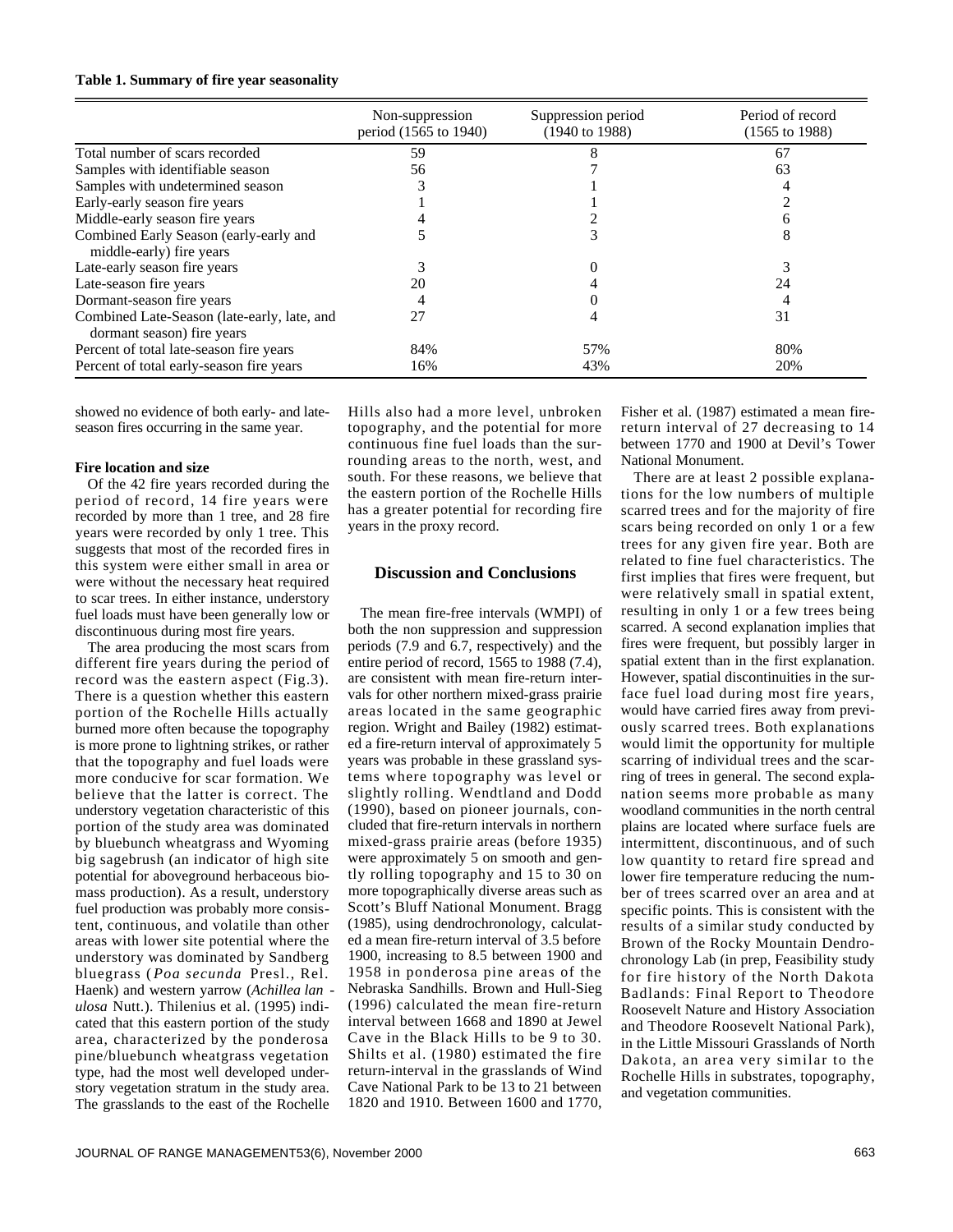

**Fig. 3. Fire scar locations.**

Thilenius et al. (1995) related that fire scars in the Rochelle Hills were not as common as encountered in ponderosa pine forests in the neighboring Black Hills. Surveying all tree areas for the presence of fire scars ensured confidence that the scar record sampled contained a high percentage of the fires recorded in the Rochelle Hills. Obviously, there is no guarantee that every scarred tree was sampled, or that all fires and fire years were recorded in the surviving proxy record. We therefore suggest that our estimates of fire-free intervals be considered as **minimum frequen**cies. Sample depth is of some concern, particularly during the suppression period  $(n = 8)$ . The sample depth during the nonsuppression period ( $n = 34$ ) may also be perceived as limited when compared to other fire frequency studies in ponderosa pine forests. As stated earlier, few opportunities exist within grassland settings where physical evidence of fire can be obtained. Tree-covered areas in this region are uncommon and relatively small, limiting the number of samples available for study.

More samples would be desirable, however they essentially do not exist. The addition of more samples that represent additional fire years would only reduce the calculated interval. If more samples could be obtained and our estimated intervals were reduced from approximately 7 to 5 or even 3, there would be little or no effect on any management plan or land use with respect to the interval. The addition of more samples that represent fire years already used in the calculation would not alter the intervals calculated here. Again we offer our estimates as minimum frequencies based on the sample depth available.

In the Rochelle Hills, the mean fire-free interval (WMPI) of the non-suppression period is not statistically different from the mean fire-free interval of the suppression period. Although suppression period sample size is limited, our estimates of minimum frequencies should limit the power (lowering the chance of not detecting a difference when there is a difference) that greater sample numbers (fire years) would generate. Also, there has been no major change in the road network and land use

(fire breaks), or the potential for fuel discontinuities in the Rochelle Hills that would suggest that fire would be less frequent during suppression times. Considering this, we believe that fire suppression efforts have had little or no effect on the fire-free interval of this system.

The large proportion of fires occurring late in the growing season during the nonsuppression period is similar to results of both Wendtland and Dodd (1990) and Brown and Hull-Sieg (1996). The recent shift in fire occurrence from late season dominance to early season dominance observed by Wendtland and Dodd is similar to our observation. (However, spring season prescription burning has not been practiced in the Rochelle Hills Area, and our observations may be an artifact of low sample size.) Since spring prescription burning has not been employed, there is no reason to suggest that fire seasonality has changed since 1940. More accidental anthropomorphically generated fires may occur in the spring, but this is conjecture. These results also corroborate Higgins' (1984) conclusion that in northern plains grasslands, 73% of 294 lightning-ignited fires documented between 1940 and 1981 occurred during July and August.

An understory fuel load of sufficient spatial consistency and magnitude to carry a ground fire hot enough to scar trees is probably not present during most years in the Rochelle Hills. Although the fire-free interval has not changed since the initiation of suppression (circa 1940), the longer term effect of suppression is not yet clear. Prior to suppression efforts, fires were probably larger in spatial extent but scarring few trees. Fire size could now be smaller due to suppression. In both instances the potential for multiple scarring of trees would be limited. Suppression and subsequent increases in tree densities and litter accumulations which would normally be consumed by ground fires, could be setting the stage for more frequent stand replacing fires in forested areas. Most of the southern and southwestern forested areas of the Rochelle Hills currently have somewhat closed canopies, substantial amounts of litter accumulations, and relatively high tree densities. This set of circumstances will most likely lead to a future catastrophic fire, but it is unclear if fire suppression activities have given rise to this condition or if this condition is a part of the natural cycle in the ecology of this system.